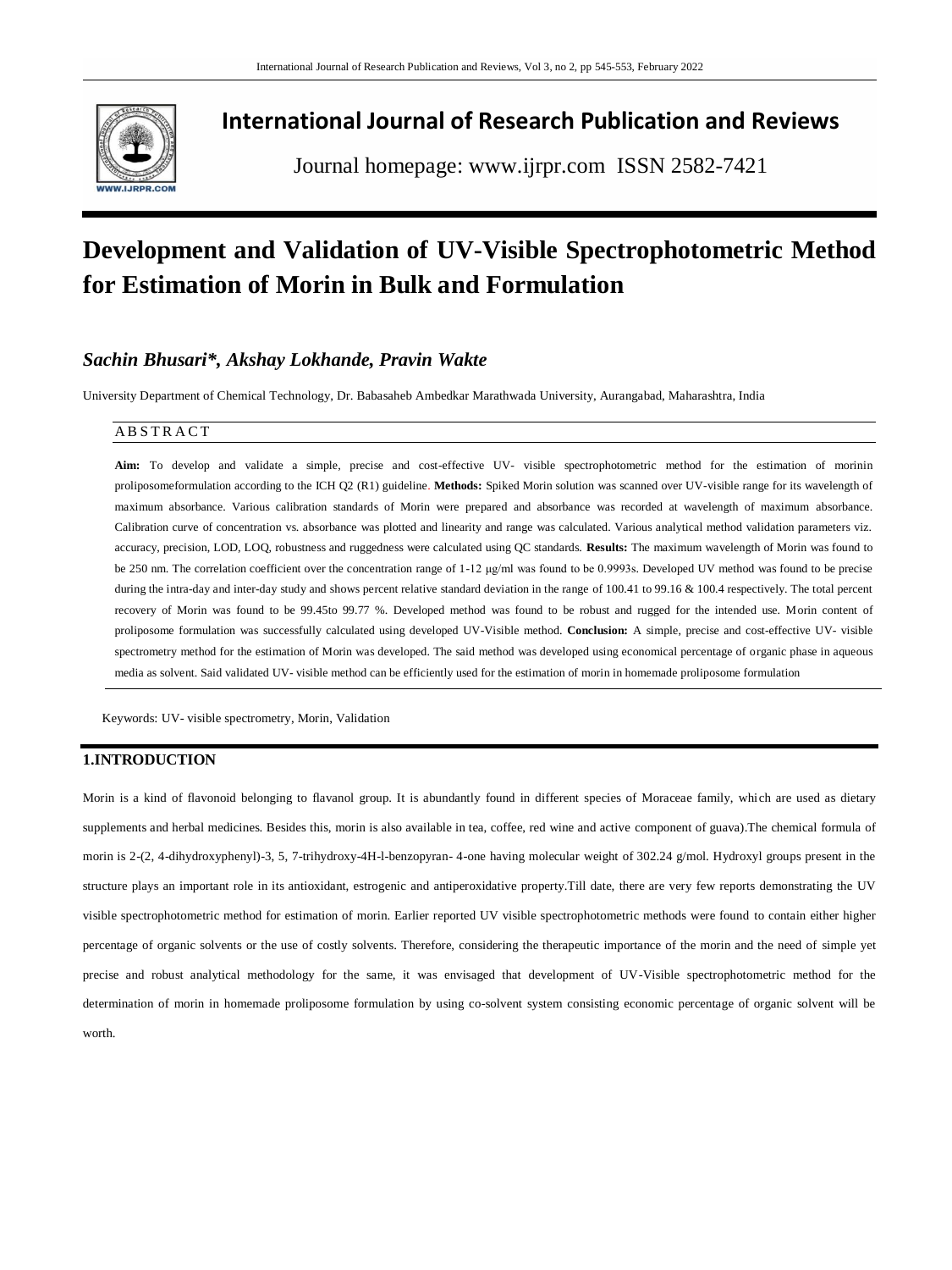

**Fig. 1: Chemical structure of Morin**

# **2.MATERIALS AND METHODS**

Morin was purchased from TCI Chemicals (India) Pvt. Ltd. All other chemicals of analytical grade were used for study.

#### **Instruments Used**

A double beam UV-visible spectrometer (UV-530, Jasco) with spectra manager software was used for the analysis. Quartz cells having 3 cm length with 1 cm path length were used for spectral measurement. Weighing balance (Vibra HT, Essae) with internal calibration mode was used for the accurate weighing purpose.

### **Preparation of standard stock solution**

Accurately weighed 1 mg of morin was transferred into the calibrated volumetric flask and dissolved in 5 ml mixture of Methanol : 0.1mM Phosphate buffer (40:60 v/v) to achieve a stock solution of 1000 μg/ml (Stock-I). Stock- I solution was suitably diluted with co-solvent system of Methanol: 0.1mM Phosphate buffer to achieve a solution of 100 ug/ml (Stock-II).

# **Determination of wavelength of maximum absorbance (λmax)**

Stock-II solution was scanned using full scan mode with medium scanning speed for the entire range of UV and visible i.e. 800 to 200 nm with co-solvent system as a blank. After obtaining the spectrum, λmax was identified with the help of software. In order to achieve reproducible results, above method was repeated five times.

## **Preparation of calibration curve**

Calibration curve was prepared by diluting the stock-II solution to achieve the Sevan different calibration standards representing 1, 2, 4, 6, 8, 10, 12, 16 μg/ml strength. Absorbance of each calibration standard was measured at pre-identified λmax; 250 nm using fixed wavelength measurement mode. The calibration curve representing concentration vs. absorbance was plotted using Excel program of Microsoft Office 2010. Above mentioned procedure was repeated five times so that reproducible results can be obtained.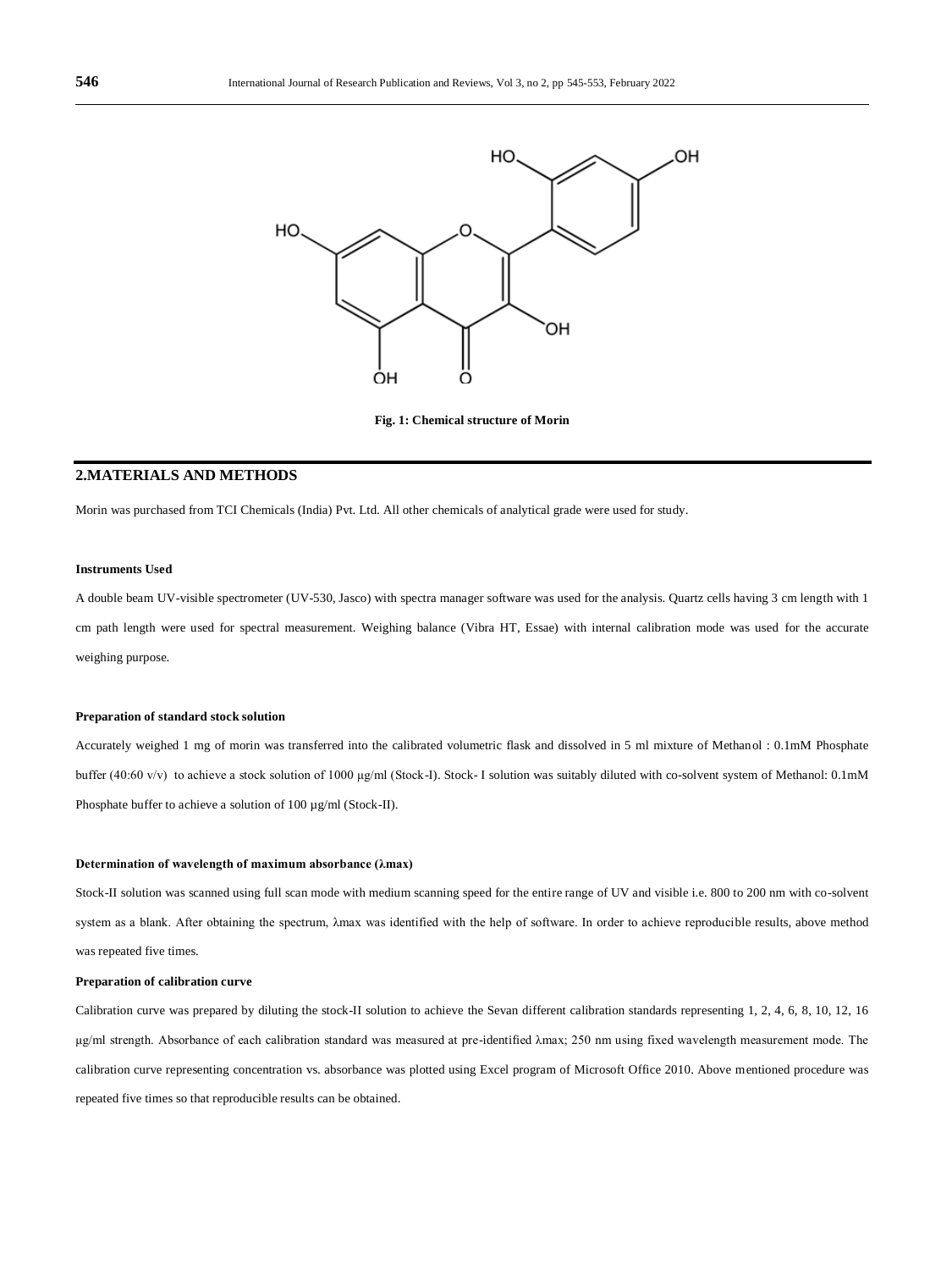## **Method Validation**

Developed UV method for the estimation of Morin was validated as per the ICH guidelines. Different parameters like linearity and range, accuracy, precision, robustness, ruggedness, limit of detection (LOD) and limit of quantitation (LOQ) were calculated using predefined calibration standards or quality control standards as described below [9-10].

# **Linearity and Range**

Linearity of the proposed UV method was established using seven different calibration standards. After analysis of calibration standards, calibration curves in terms of absorbance vs. concentration plots were developed and subjected to linear least square regression analysis. R square value was considered to be important factor for establishing linearity of the proposed method. The interval between upper and lower concentration limit with acceptable linearity was reported to be the range of the proposed UV method.

## **Accuracy**

The accuracy of the proposed UV method was evaluated using recovery studies after standard addition of analyte of interest. Three different solutions of Morin were prepared in pentaplicate at level of 80%, 100% and 120% of its predefined concentrations (1.5, 6 and 11µg/ml). To the predefined concentrations, different amounts of Morin were added (standard addition method) and the accuracy was calculated on the basis of percent recovery. For calculating the percent recovery, following formula was used

**%RC= (SPS-S/SP) × 100**

Where,

SPS = Amount found in the spiked sample  $S =$  Amount found in the sample  $SP =$  Amount added to the sample % RC = Percent recovery

#### **Precision**

The precision of the proposed UV method was established by performing intra- and inter-day UV analysis of quality control samples (1.5, 6 and 11 µg/ml). Morin solutions of 1.5, 6 and 11 μg/ml strength (n=5 for each concentration) were analyzed at morning, afternoon and evening time of three consecutive days. Deviation in the results was calculated in terms of % relative standard deviation (% RSD).

#### **Robustness**

Robustness of the developed UV method was established using different percentage of methanol in co-solvent system. Methanol percentage in co-solvent system was intentionally adjusted to 37 and 63 % and middle level quality control sample (6 µg/ml) of morin was prepared using above mentioned cosolvent system separately. Samples (n=5) were analyzed at 250 nm for morin content. The results were calculated in terms of % RSD.

# **Ruggedness**

Ruggedness study of the method was carried out by analyzing triplicate samples of Morin solution (6μg/ml) using two different instruments (V-530, Jasco and BA-UV-2600, Bioage). Results were expressed in terms of % RSD.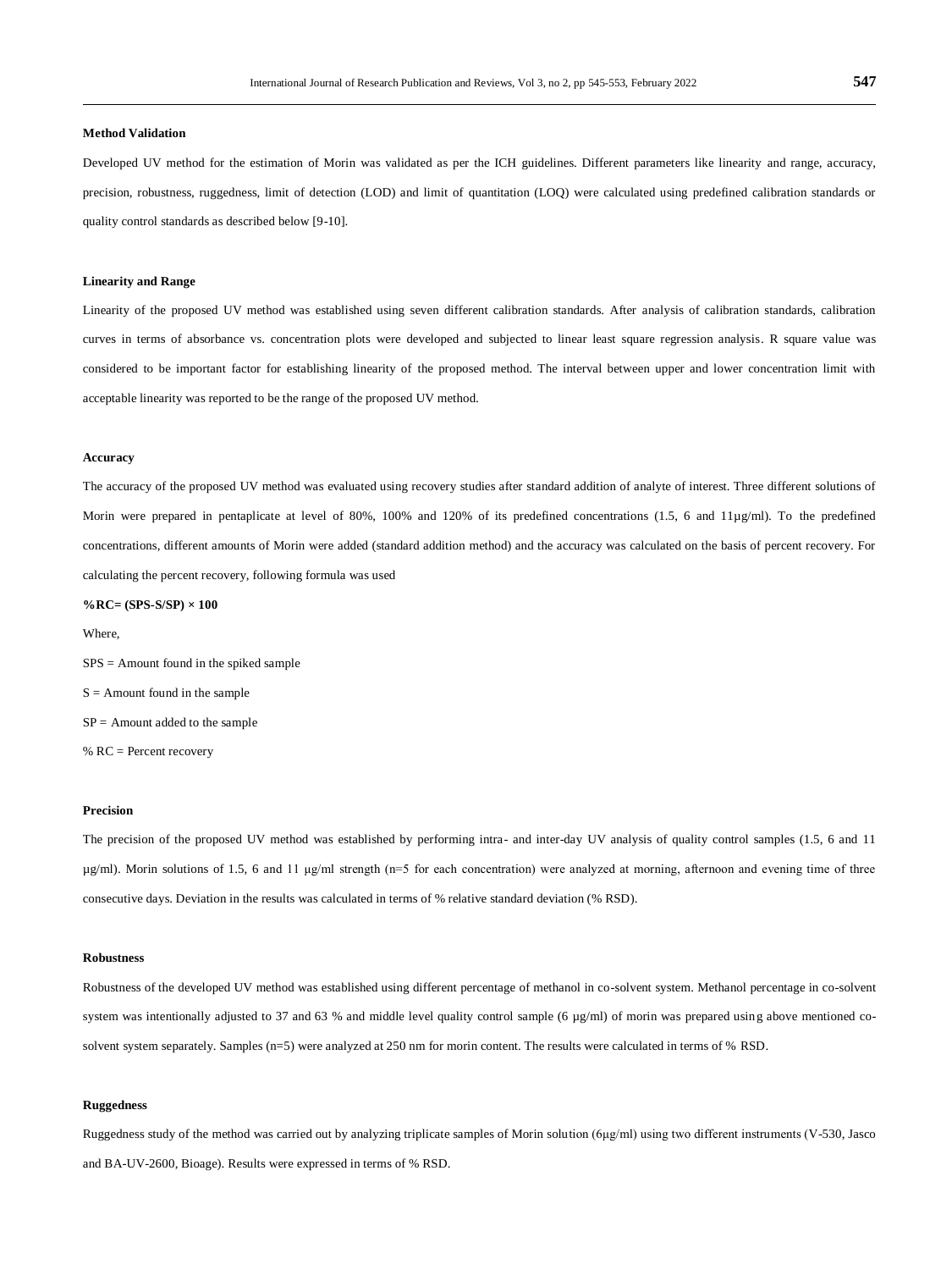## **Limit of Detection (LOD)**

The LOD of the developed UV method was calculated by using following formula

 $LOD=3.3\times SD/S$ 

Where, SD= Standard deviation of Y-intercepts

S= Slope

# **Limit of Quantitation (LOQ)**

The LOQ of the developed UV method was calculated by using following formula

 $LOQ = 10 \times SD/S$ 

Where, SD= Standard deviation of Y-intercepts

S= Slope

## **Estimation of Morin content in Proliposome Formulation**

In-house Proliposome of Morin was prepared using solvent evaporation technique. Accurately weighed amounts of lipid mixture comprising of phosphatidyl choline (soya lecithin) and cholesterol and dissolved in 20 ml of solvents mixture containing chloroform and methanol in the ratio 1:1. The suspension containing phosphatidyl choline, Morin, cholesterol, and mannitol was transferred in to round bottom flask. All material got dissolved in solvent mixture, except carrier material; hence resultant suspension was obtained like slurry due to the addition of mannitol act as base carrier. The organic solvent mixture was evaporated with the help of rotary vacuum evaporator under the reduce pressure 50mbar at the temperature of 40  $\pm$  2 °C to 55  $\pm 2$  °C. After ensuring the removal of solvent, the resultant powder was further dried in a vacuum desiccator at room temperature so as to obtain dry, free flowing powder. This powder was stored in the tightly closed container.

Five hundred mg proliposomes powder (equivalent to 1 mg Morin) containing morin were dissolved in 5 ml methanol using ultrasonication and the solution was filtered using 0.22  $\mu$ m filter. Filtered solution was suitably diluted and subjected to spectrofluorimetric analysis using prevalidated method.

# **3.RESULTS AND DISCUSSION**

#### **Determination of wavelength of maximum absorbance**

Identification of wavelength of maximum absorbance is prerequisite for quantitative UV analysis. Solution representing absorbance value less than 1 is generally considered to be suitable for the determination of wavelength of maximum absorbance. Considering the prerequisite and the suitability, determination of maximum wavelength for Morin solution (6 µg/ml) was carried out using full scan mode of UV-Visible spectrophotometer (figure 2). Full scan was processed using Jasco UV software and the  $\lambda_{\text{max}}$  was identified with the help of software. The  $\lambda_{\text{max}}$  was found to be 250 nm for Morin.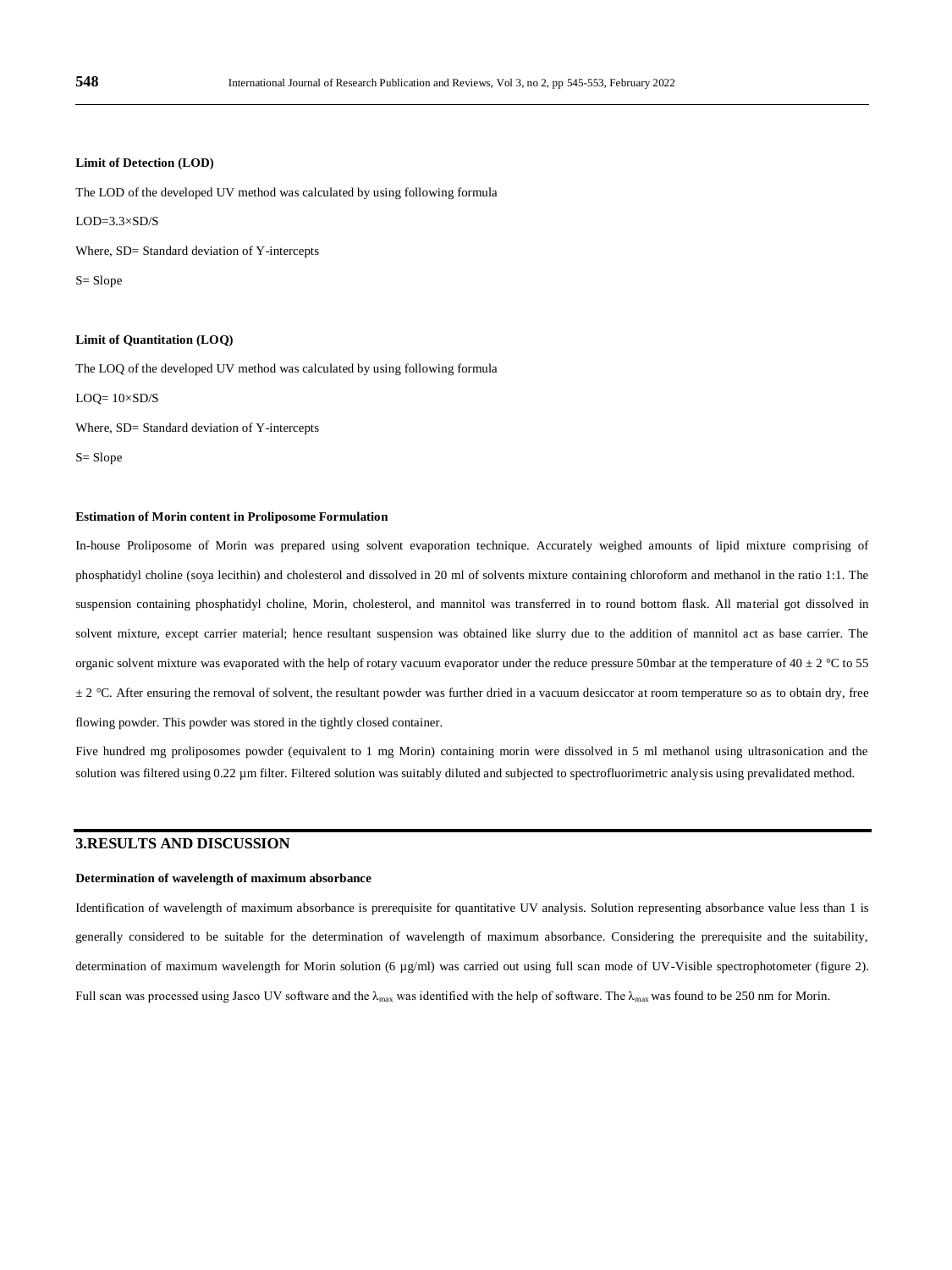

**Fig. 2: UV-visible spectra of Morin**

## **Preparation of calibration curve**

Quantification of unknown samples by UV-Visible spectrophotometer or any other instrumental method of analysis needs a reproducible calibration curve and a mathematical equation stating correlation between concentration and the response. As compare to graphical method, above stated method is widely accepted and reproducible in nature. Considering the utility of quantitative analysis of Morin, calibration curve for Morin was developed using seven different calibration standards. The absorbance of different calibration standards at 250 nm was recorded using fixed wavelength mode. Calibration curve was repeated five times and the mean values ± standard deviation was reported as shown in Table 1.

| S. NO.         | Concentration (µg/ml)       | Absorbance          |
|----------------|-----------------------------|---------------------|
|                |                             |                     |
|                |                             | $0.0764 \pm 0.0025$ |
| $\overline{2}$ | $\mathcal{D}_{\mathcal{L}}$ | $0.1564 \pm 0.0038$ |
| 3              | 4                           | $0.3012 \pm 0.0048$ |
| $\overline{4}$ | 6                           | $0.4528 \pm 0.0055$ |
| 5              | 8                           | $0.6124 \pm 0.0062$ |
| 6              | 10                          | $0.7845 \pm 0.0066$ |
| $\overline{7}$ | 12                          | $0.9145 + 0.0068$   |

# **Table No 1: Calibration standard data for Morin**

# **Method validation**

## **Linearity and Range**

Linearity and range are the key parameters of analytical method that demonstrates the limit within which the intended method is to be used for its optimum performance. Considering the prime importance of linearity and the range, seven point calibration curve of Morin covering a range of 1-12 μg/ml was plotted. Details of concentrations and the respective mean absorbance values are depicted in Table 1. Calibration curve when subjected to least square regression analysis yielded an equation;  $y = 0.077x+0.0019$  with correlation coefficient 0.9993 as shown in Figure 3. From the linearity study, it was revealed that, developed UV method was linear over the concentration range of 1 to 12 µg/ml.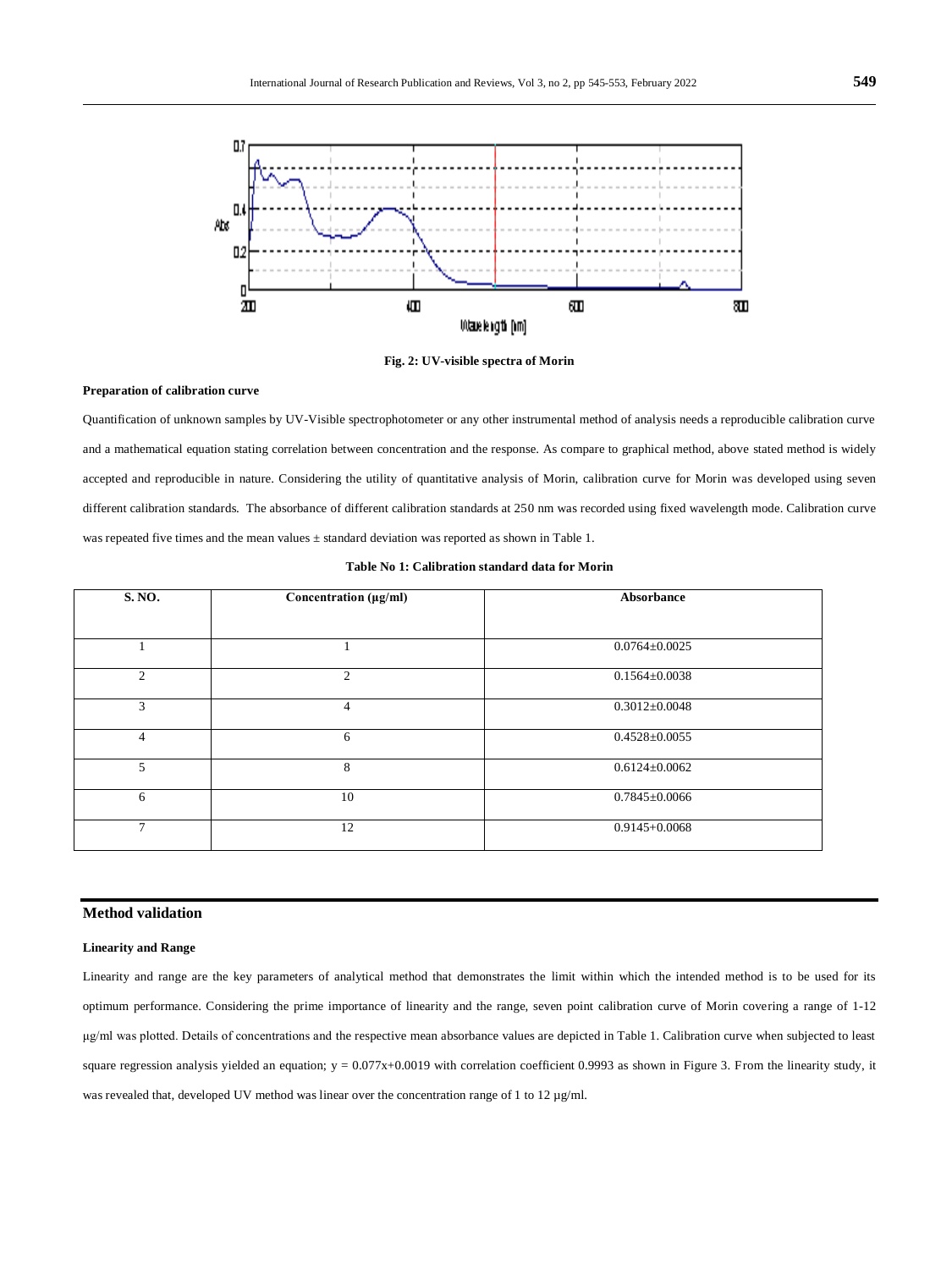

**Fig. 3: Calibration curve for Morin**

## **Accuracy**

Accuracy is a measure of the closeness of the experimental value to the actual amount of the substance in the matrix. Accuracy is to be established over the entire calibration range of the analytical method so that at any point of determination, results obtained would be reliable. In case of UV method for Morin, accuracy was established using recovery studies. At 80 % standard addition, mean recovery of Morin was found to be 100.41% whereas at 100 and 120 % standard addition, it was found to be 99.83 and 100.44% respectively. % RSD was found to be less than 2 for the morin recovery studies as shown in Table 2. From the results of accuracy studies, it was observed that developed UV method is highly accurate as the percent recovery was in between 98 to 100% and the % RSD was well below 2%.

| S No.          | Concentration $\overline{(\%)}$ | <b>Origin level</b> | Amount       | % Recovery | Mean %          | % RSD |
|----------------|---------------------------------|---------------------|--------------|------------|-----------------|-------|
|                |                                 | $(\mu g/ml)$        | added        |            | <b>Recovery</b> |       |
|                |                                 |                     | $(\mu g/ml)$ |            |                 |       |
| 1              | 80                              | 1.2                 | 1.205        | 100.41     |                 |       |
| $\overline{2}$ | 80                              | 1.2                 | 1.201        | 100.08     | 100.21          | 99.45 |
| 3              | 80                              | 1.2                 | 1.202        | 100.16     |                 |       |
| $\overline{4}$ | 100                             | 6                   | 5.99         | 99.83      |                 |       |
| 5              | 100                             | 6                   | 6.01         | 100.16     | 99.83           | 99.16 |
| 6              | 100                             | 6                   | 5.97         | 99.5       |                 |       |
| $\overline{7}$ | 120                             | 13.2                | 13.25        | 100.37     |                 |       |
| 8              | 120                             | 13.2                | 13.18        | 99.84      | 100.44          | 99.77 |
| 9              | 120                             | 13.2                | 13.35        | 101.13     |                 |       |

**Table No 2: Accuracy data of UV method for Morin**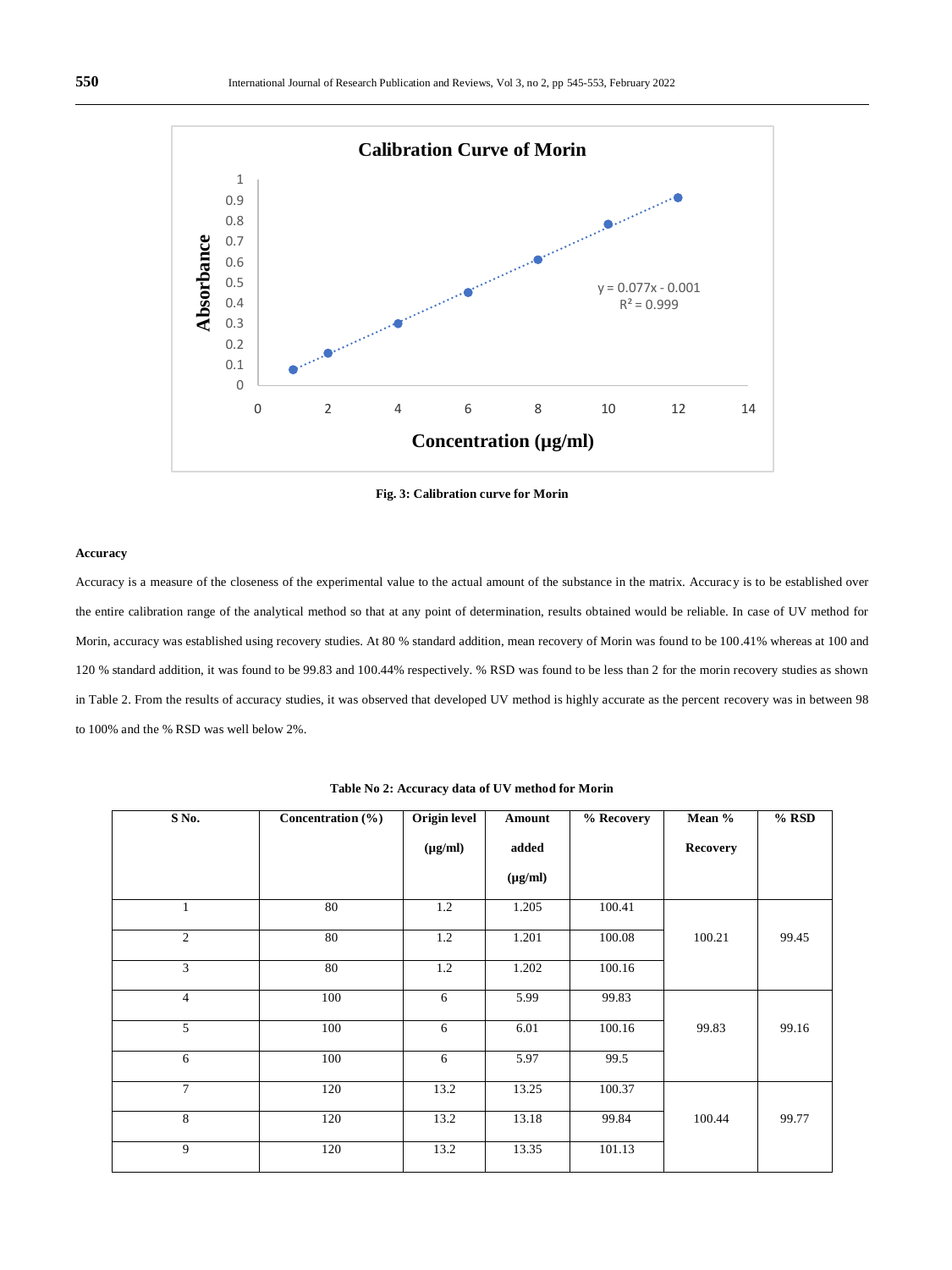# **Precision**

Precision is a measure of degree of scatter. It expresses the reproducibility of the measurements. It is expected that an analytical method should generate outcomes that are reproducible. Precise analytical method leads to accurate results. Considering the importance of reproducible yet accurate results, intraand inter-day precision of developed UV method was established at 1.5, 6 and 11 µg/ml levels of Morin. The results in terms of mean absorbance values, percent assay and % RSD for the intra- and inter-day precision study are demonstrated in Table 3 and Table 4 respectively. % RSD values of intra-day precision study were found to be in between 99.45 and 99.77 whereas those of inter-day precision study were in between 1.5 and 11. Overall, % RSD values of less than 2 demonstrated the precision of developed UV method.

|                |                    | <b>Morning</b> |               | Afternoon |       |               | Evening |       |               |         |
|----------------|--------------------|----------------|---------------|-----------|-------|---------------|---------|-------|---------------|---------|
| S. NO          | Concentration      | Mean           | $\frac{6}{6}$ | $%$ RSD   | Mean  | $\frac{0}{0}$ | $%$ RSD | Mean  | $\frac{0}{0}$ | $%$ RSD |
|                | Range $(\mu g/ml)$ | Amount         | Assay         |           |       | Assay         |         |       | Assay         |         |
|                |                    |                |               |           |       |               |         |       |               |         |
|                | 1.5                | 1.501          | 100.06        | 99.65     | 1.506 | 100.4         | 100.1   | 1.496 | 99.77         | 99.45   |
| $\overline{c}$ | 6                  | 5.998          | 99.96         | 99.78     | 5.890 | 98.16         | 99.99   | 6.005 | 100.15        | 99.66   |
| 3              | 11                 | 10.98          | 99.81         | 99.45     | 10.95 | 99.81         | 99.95   | 10.98 | 99.81         | 99.77   |

**Table No 3: Intra-day precision data of UV method for Morin**

**Table No 4: Inter-day precision data of UV method for Morin**

|              |                    | Day 1  |               | Day 2         |       |               | Day 3         |       |               |         |
|--------------|--------------------|--------|---------------|---------------|-------|---------------|---------------|-------|---------------|---------|
| <b>S. NO</b> | Concentration      | Mean   | $\frac{0}{0}$ | $\frac{0}{0}$ | Mean  | $\frac{0}{0}$ | $\frac{0}{0}$ | Mean  | $\frac{0}{0}$ | $%$ RSD |
|              | Range $(\mu g/ml)$ | Amount | <b>Assay</b>  | <b>RSD</b>    |       | Assay         | <b>RSD</b>    |       | Assay         |         |
|              | 1.5                | 1.499  | 99.93         | 99.65         | 1.506 | 100.4         | 99.25         | 1.509 | 100.6         | 99.16   |
| 2            | 6                  | 5.995  | 99.91         | 99.45         | 6.008 | 100.13        | 99.66         | 5.995 | 99.91         | 99.45   |
| 3            | 11                 | 10.98  | 99.81         | 99.20         | 10.97 | 99.72         | 99.58         | 11.01 | 100.09        | 99.2    |

#### **Robustness**

Robustness of analytical method is the ability of a method to resist the change in its performance in spite of small, deliberate change in method parameters. It is an important parameter of analytical method as a small, un-intentional change in method parameters like solvent composition, buffer strength, pH etc. may occur during routine use and may hamper the performance of said method. It is expected that such change should not alter the performance of the analytical method. Therefore, robust analytical method is preferred. Robustness of proposed UV method was established by modifying the composition of co-solvent system. Change in methanol percentage (57 to 63 %) in co-solvent system did not affect the method performance. % RSD values were found to be in between 99.97 and 99.82 as shown in Table 5. % RSD values below 2 depicted that proposed UV method is robust in nature.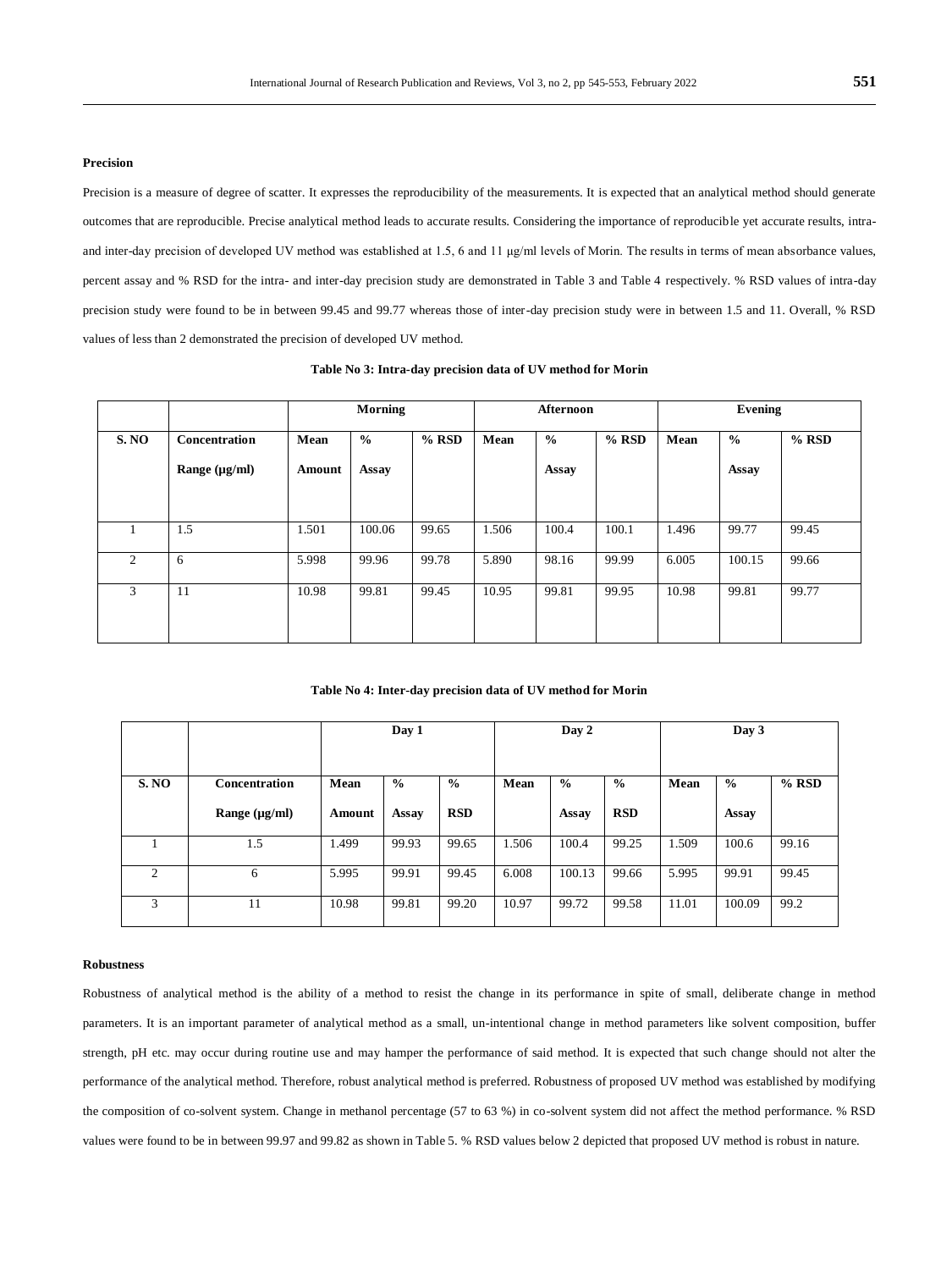**Table 5: Robustness data of UV method for Morin**

| S.NO | Concentration $(\mu g/ml)$ | % Methanol | Absorbance | $%$ RSD |
|------|----------------------------|------------|------------|---------|
|      |                            |            | 0.4525     | 99.97   |
|      |                            | 03         | 0.4530     | 99.82   |

# **Ruggedness**

Ruggedness of analytical method is the ability of a method to resist the change in its performance in spite of influential environmental factors like temperature. Rugged analytical methods are preferred as these methods are free from impact of environmental/external factors. In order to establish the ruggedness of proposed UV method, Morin solution was analyzed using two different UV-Visible spectrophotometers of two different labs. Sample analysis and data processing resulted into % RSD values between 99.77 and 99.45 Results revealed that proposed UV method was rugged as it showed % RSD values less than 2 as shown in Table 6.

#### **Table 6: Ruggedness data of UV method for Morin**

| S. No. | Concentration (µg/ml) | <b>Instrument</b> | Absorbance | $%$ RSD |
|--------|-----------------------|-------------------|------------|---------|
|        |                       | Jasco             | 0.4533     | 99.77   |
| ∸      |                       | Bio-age           | 0.4524     | 99.45   |

# **Limit of Quantitation (LOQ) and Limit of Detection (LOD)**

LOQ represents the lowermost concentration that can be analyzed with acceptable accuracy and precision. Generally, LOQ is the first calibration standard. LOD and LOQ of proposed UV method was found to be 0.854 and 5.281 µg/ml respectively as shown in Table 7. Lower LOQ value indicated that proposed method would be sensitive enough to quantify the Morin content of samples at its lower level.

# **Table No 7: LOD & LOQ data for UV method for Morin**

|   | LOD.       | $0.854 \mu g/ml$ |
|---|------------|------------------|
| ∸ | <b>LOQ</b> | $5.281 \mu g/ml$ |

#### **Estimation of Morin content in marketed formulation**

The developed UV method was successfully applied for estimation of Morin content in proliposome powder. By proposed UV method, Morin content in the proliposome powder was found to be  $100.89 \pm %$ .

# **CONCLUSION**

A simple, accurate and precise UV-Visible spectrophotometric method for the estimation of Morin was developed and validated. The Proposed method

was found to be robust and rugged in nature and was successfully used for the estimation of Morin.